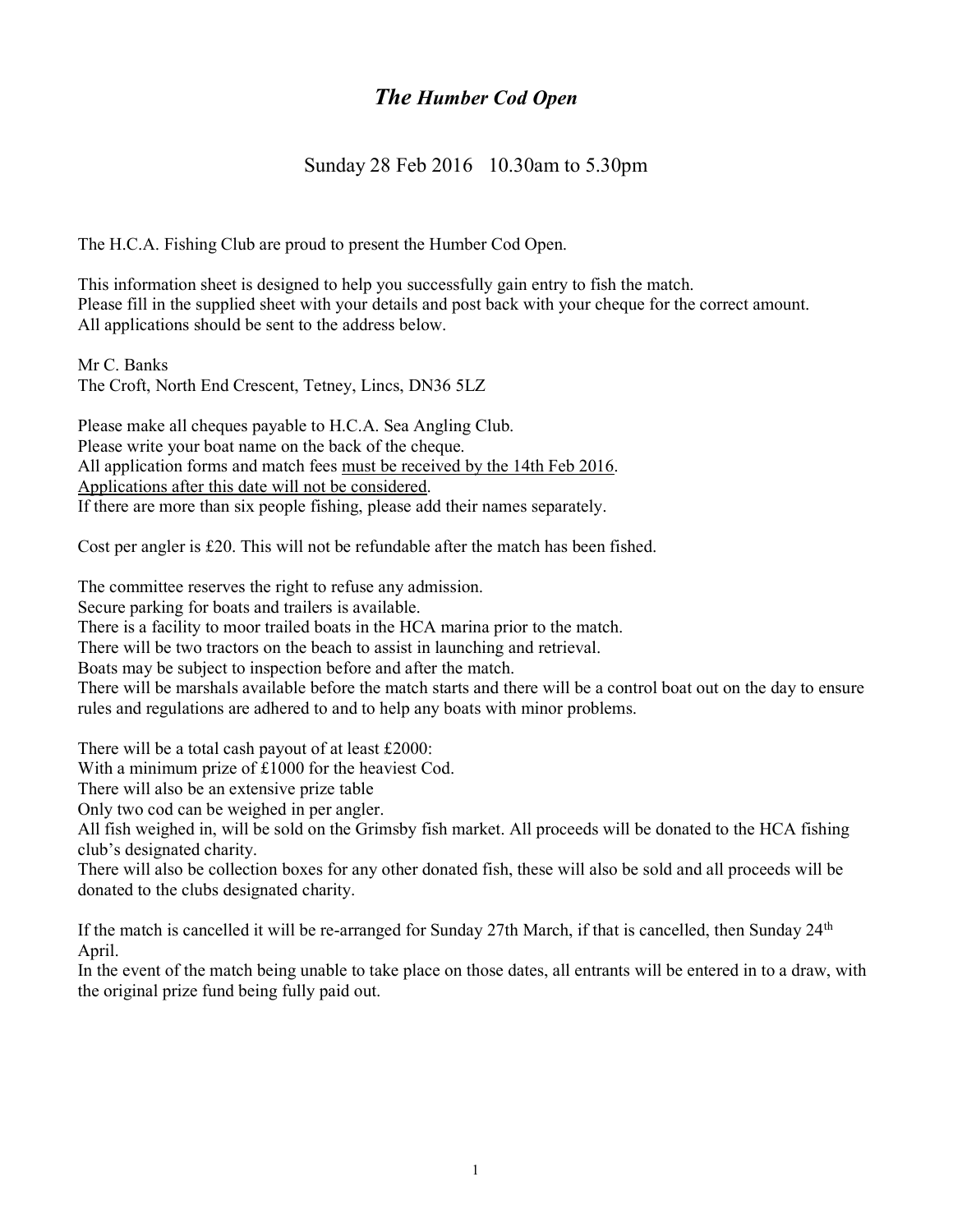## **Humber Cod Open**

| Name Angler 1 |           |  |
|---------------|-----------|--|
| Address       | Address   |  |
|               |           |  |
|               |           |  |
| Post Code     | Post Code |  |
| Telephone     | Telephone |  |
| Mobile        | Mobile    |  |

| Name Angler 3 |           |  |
|---------------|-----------|--|
| Address       | Address   |  |
|               |           |  |
|               |           |  |
| Post Code     | Post Code |  |
| Telephone     | Telephone |  |
| Mobile        | Mobile    |  |

| Name Angler 5 |           |  |
|---------------|-----------|--|
| Address       | Address   |  |
|               |           |  |
|               |           |  |
| Post Code     | Post Code |  |
| Telephone     | Telephone |  |
| Mobile        | Mobile    |  |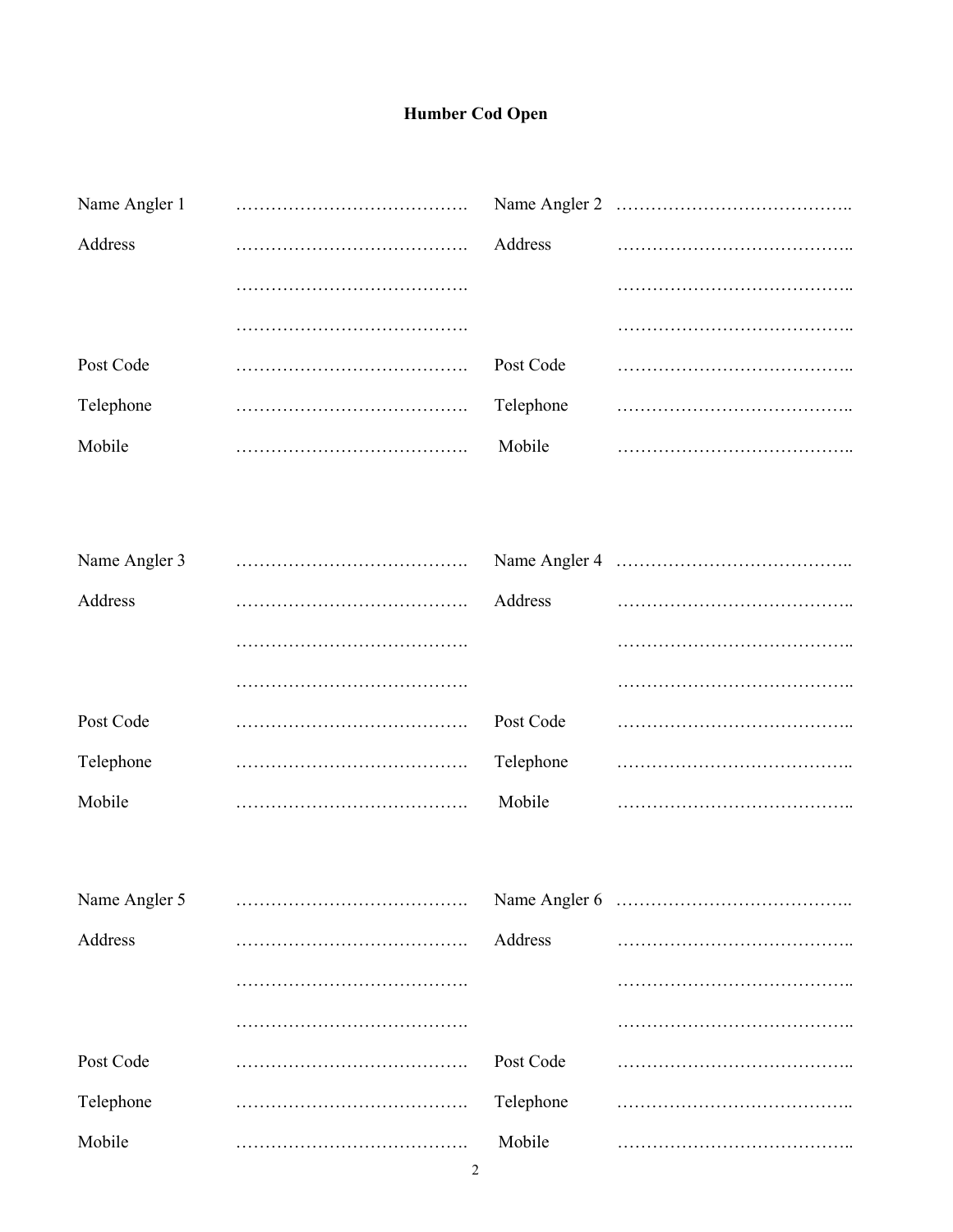#### Humber Cod Open

## **Boat Information**

| Make of boat                                |            |            |
|---------------------------------------------|------------|------------|
| Name of boat                                |            |            |
| Hull Colour                                 |            |            |
| Beach or Marina                             |            |            |
| Secure overnight parking for boat & trailer | $\Box$ yes | $\perp$ no |
| Tractor assistance needed                   | $\Box$ yes | no         |
|                                             |            |            |
|                                             |            |            |

### **Minimum Safety Equipment for boats**

| VHF or DSC Radio             | $\square$ Yes |
|------------------------------|---------------|
| GPS or Chartplotter          | $\Box$ Yes    |
| Coastal flare pack (in date) | $\Box$ Yes    |
| Life jackets: 1 per person   | $\Box$ Yes    |
| Spare anchor and rope        | $\Box$ Yes    |
| A radar reflector            | Yes           |

NB: All boats fishing must have up to date third party insurance cover, this may be checked on the day.